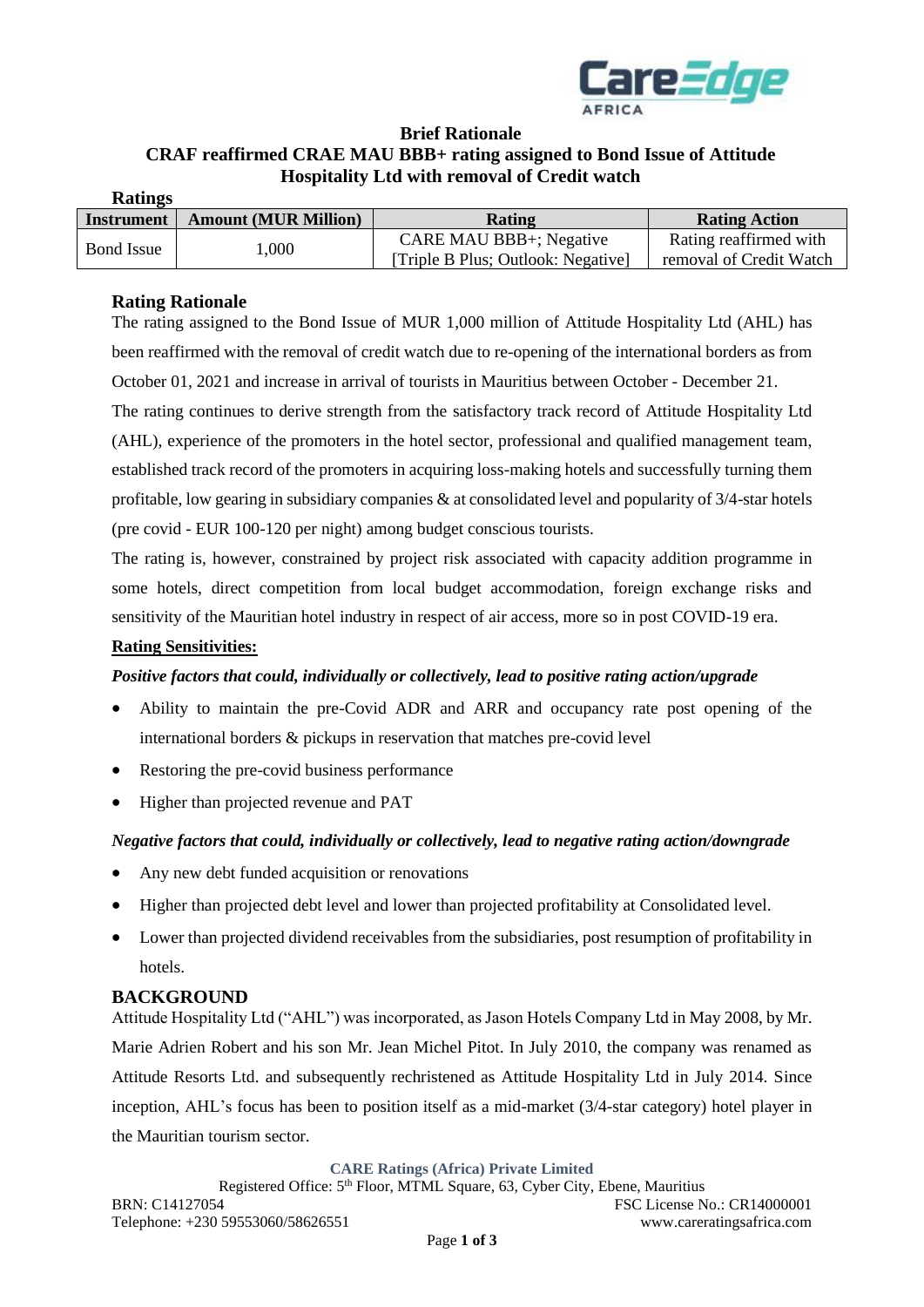

AHL currently owns 9 operational hotels along the north and east coast of Mauritius with 1,207 rooms. It has also established itself as a leading brand in the mid-market segment (3/4-star category) hotels in Mauritius. All the 9 hotels are partly owned, some fully owned whilst remaining are leased to subsidiaries and associates. In 2021, AHL through its 100% owned subsidiaries Cie Marmites des Iles Limitee has entered into a long-term lease agreement of 15 years with Lavastone to lease its hotel complex next to existing Emeraude Beach Attitude. The hotel was rebranded as Sunrise Attitude 4\* (153 rooms) which was opened last year in October 2021.

Pitot family through various companies owns majority share (59%) of AHL. The balance 39.4% is held by United Investment Limited and 1.6% by directors.

AHL is a professionally managed company. It is governed by a 9-member Board of Directors comprising of 2 members from the Pitot family, 2 Executive Directors and a number of eminent industrialists and professionals. The strategic affairs of the company are looked after by the Chief Executive officer - Mr. Jean-Michel Pitot.

In FY21 (July 1 – June 30), AHL on a standalone level posted a Loss after Tax of MUR 120 million on nil revenue (Total income of MUR 19 million). Interest coverage was 0.07x during FY21. Overall gearing deteriorated from 0.72x as on June 30, 2020, to 1.01x as on June 30,2021. At a consolidated level, AHL posted a Loss after Tax of MUR 663 million on a turnover of MUR 154 million in FY21. Overall gearing deteriorated from 1.28x as on June 30, 2020, to 2.11x as on June, 2021.

#### **Prospects**

The prospects of AHL depends on operational & financial performance of dividend paying hotels/companies, ability to maintain the pre-Covid occupancy rate of its hotel post opening of the international borders and restoring the pre-covid business performance for the hotels.

The rating is also sensitive to any new debt funded acquisition & renovations and dividend pay-out over

next 3 years.

#### **Disclaimer**

CARE Ratings (Africa) Private Limited ("CRAF")'s ratings are opinions on the likelihood of timely payment of the obligations under the rated instrument and are not recommendations to sanction, renew, disburse or recall the concerned bank facilities or to buy, sell or hold any security. CRAF's ratings do not convey suitability or price for the investor. CRAF's ratings do not constitute an audit on the rated entity. CRAF has based its ratings/outlooks on information obtained from sources believed by it to be accurate and reliable. CRAF does not, however, guarantee the accuracy, adequacy or completeness of any information and is not responsible for any errors or omissions or for the results obtained from the use of such information. Most entities whose bank facilities/instruments are rated by CRAF have paid a credit rating fee, based on the amount and type of bank facilities/instruments. CRAF may also have other commercial transactions with the entity.

In case of partnership/proprietary concerns, the rating /outlook assigned by CRAF is, inter-alia, based on the capital deployed by the partners/proprietor and the financial strength of the firm at present. The rating/outlook may undergo change in case of withdrawal of capital or the unsecured loans brought in by the partners/proprietor in addition to the financial performance and other relevant factors. CRAF is not responsible for any errors and states that it has no financial liability whatsoever to the users of CRAF's rating.

CRAF's ratings do not factor in any rating related trigger clauses as per the terms of the facility/instrument, which may involve acceleration of payments in case of rating downgrades. However, if any such clauses are introduced and if triggered, the ratings may see volatility and sharp downgrades.

**CARE Ratings (Africa) Private Limited**

Registered Office: 5<sup>th</sup> Floor, MTML Square, 63, Cyber City, Ebene, Mauritius